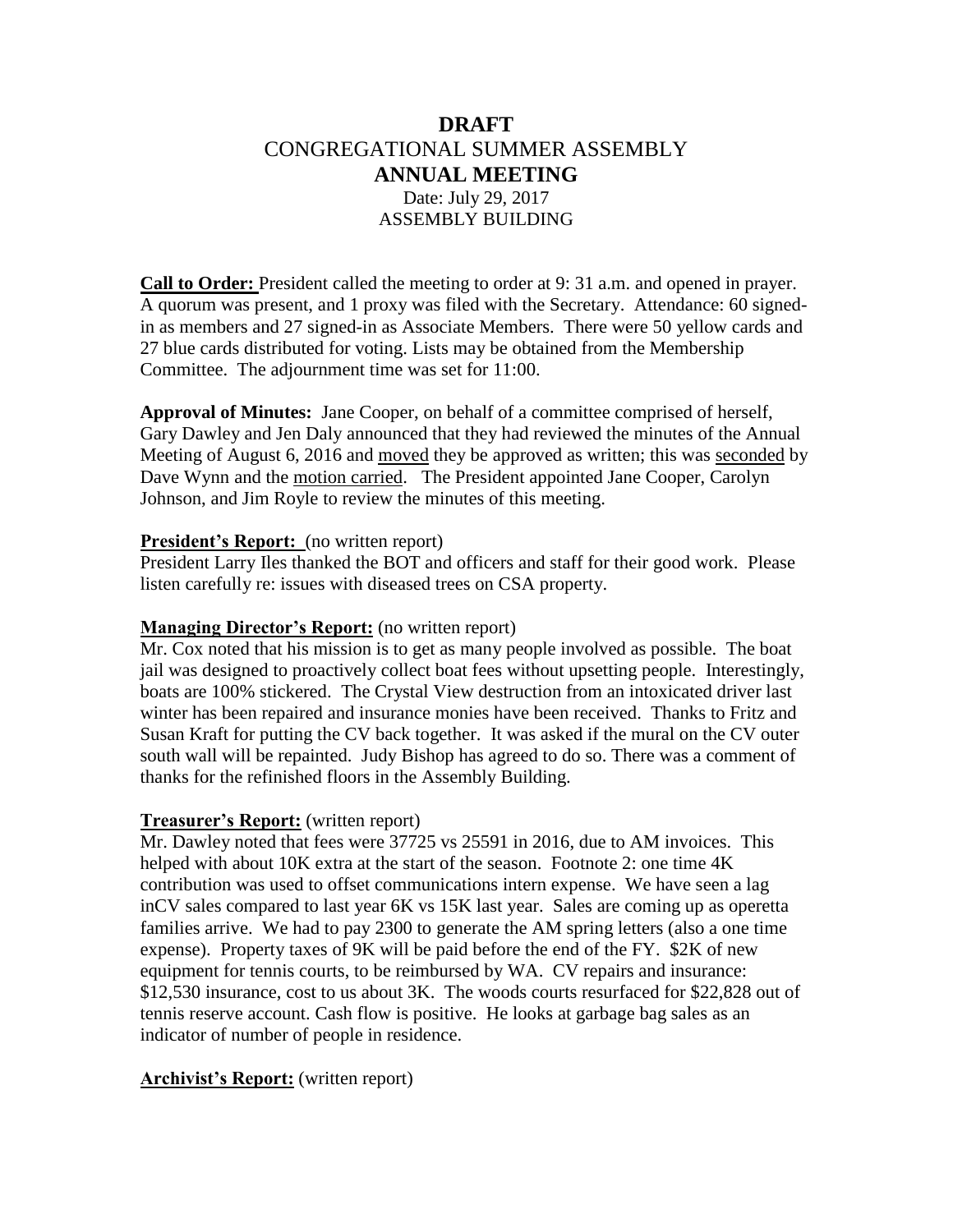Ms. Cooper asked people to read the written report. History night is Friday night 7-9 here in the Assembly Building. She shared part of the 1937 President's report (Catherine Noyes), as well as citing an article that recalled the bat that fell from the Auditorium rafters onto Mrs. Nieman's shoulder. Archives is beginning to digitize more and more artifacts, to save space, to engage young people more directly by accommodating their choice of source of information. So, we need a state-of-the-art scanner and other technology, so we are in process of making a wish list.

### **Women's Association Report:** (written report)

Ms. Gaffney reported that she and Mary Gruman are the new co-presidents of the WA. Our goal is to make the WA more inclusive and welcoming to everyone, and we appreciate your ideas and involvement. There was a question about this week's Art Fair. The numbers are not yet available, but sales were strong and similar to last year, especially because it was such a stormy day. Thank you to Debbie Allbright and Janet Dertz and all the volunteers for their work.

# **FUND REPORTS**

# **Education "Scholarship" Fund:** (written report)

Ms. Knutsen reported that the EF is doing well. The Fund presented 13 scholarships for \$24K this summer. Please give. This is the  $25<sup>th</sup>$  anniversary since EF inception, nearly \$1/2 million has been awarded. Please share your Family Fare grocery receipts. Every \$150,000 spent gives us back \$1000.

#### **Pilgrim Fund** (written report)

Jim Royle reported that the PF is in good shape. The Sunday offerings and off-season donations average about \$23K per year. We have made significant upgrades to the Meeting House, including the sound and hearing-impaired assist systems, new wireless microphones, and remodeled bathrooms. Additional improvements are in discussion, including new hymnals, and a remodel of the lounge in the Assembly Building. Please consider a gift of any amount, we are grateful to the membership for its support. Typical funding: CSA music and Sunday School programs, preacher honorariums, Meeting House insurance, help with Common Property tree work, ecology landscaping and education. Our next meeting is August 4, 2017 at 1:00 p.m. at Pilgrim Place, and all are welcome to attend.

#### **Preservation Fund** (written report)

Mr. Lauerman reported that the PrF is a fund that is part of the CSA, and, as a result, any monies given are not tax deductible. It exists to be a rainy day fund to maintain our buildings, and to weather severe economic downturns. It is not for meeting ongoing expenses we know about, those are things we need to pay for as we go along. Please keep this in mind. The PrF is currently a little over \$500K. The committee has discussed how much principal is enough, and how large to keep trying to grow the fund. As a result, we have concluded that \$500K (with increases to account for inflation over time) is adequate to meet our mandate. Monies above that therefore can be released to help underwrite CSA capital projects.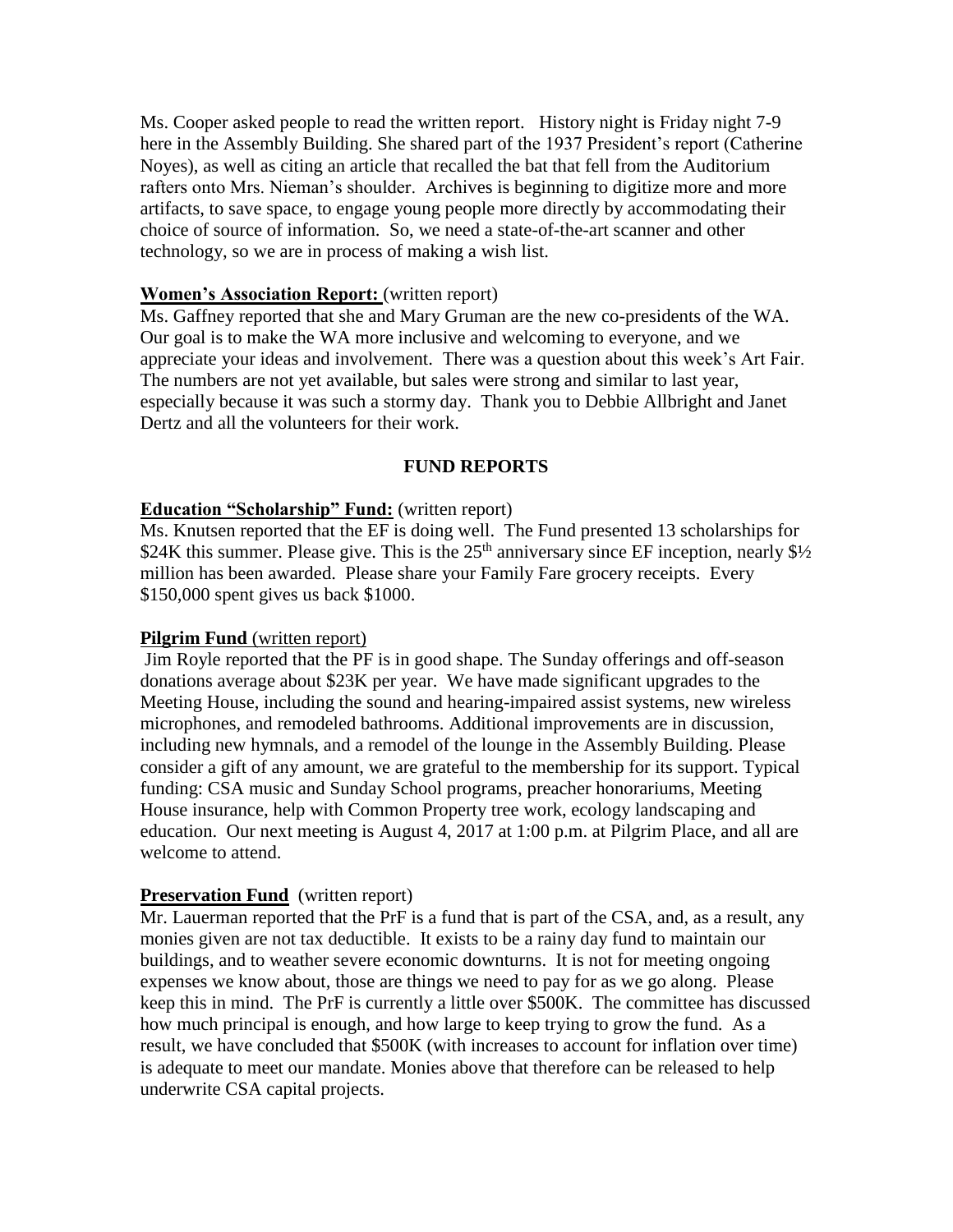# **COMMITTEE REPORTS**

#### **Arts Committee:** (written report)

Ms. Perry is co-chair with Jane Taylor (who runs the Arts Workshops). Our goal is to encourage creative activities at the CSA. This summer we are sponsoring poetry prompts. We will have a Mary Poppins sing-along in August. We had a great Stunt Night in July.

#### **Budget Committee:** (subsumed in Treasurer's Report)

Ms. Rollinson wants to let you know that the BC is spending the summer developing a long-range budgeting plan.

#### **Buildings and Grounds:** (written report)

Mr. Joel Buzzell reported that there are some big potholes in our roads (we have had a lot of rain). That work will be happening early in the fall. We have reached an agreement with the Fire Department to have 15' wide/high clearance despite the 30' requirement. Please refrain from parking in/on the roadways. Some feedback about the fire pit: chairs are being borrowed and not returned. When can we move toward phase 2 of the pit proposal, which includes flagstone paving and permanent seating? That is in process This is a donation opportunity. There is an observation re: haphazard parking at the Meeting House and a suggestion for increased handicapped parking for big events like shows, concerts, and Sunday services. Perhaps use of a swivel sign.

#### **Bylaws:** (written report)

Mr. Gosnell-please see the detailed report; the Bylaws are no longer published in the Assembly News and on the website. Please see the proposed amendment to the Bylaws re: eligibility to be a Trustee, a clarification of the language by removing the term Family Unit, which is no longer in use in terms of membership, since membership is invested in individuals not families. Bottom line: this is no change to the way the Nominations Committee has been operating. Question: when you talk about adult children, what about a grandparental member with adult grandchildren? Shouldn't the member decide? Amendments to amendments are allowed. Of note, the committee did discuss NOT allowing adult children of a member to serve. These can be discussed at subsequent Open Forum. A reminder: we decided to eliminate the Family Unit language precisely because there are so many permutations of what "family" means. A commenter noted that the Family Unit SHOULD be defined, to maintain an inclusivity that is specific to the Member/Owner's discretion. But the point here is only about who you want to be/become eligible to be Trustees. All are encouraged to come to the Open Forums. The BC met with Nominations with a strong agreement after much thoughtful discussion about coming up with an amendment that was good for the CSA.

#### **Calendar:** (no written report)

Please give 2018 dates to us immediately.

# **Citation Committee** (written report)

The 2017 Citation will be awarded Sunday August 6, 2017.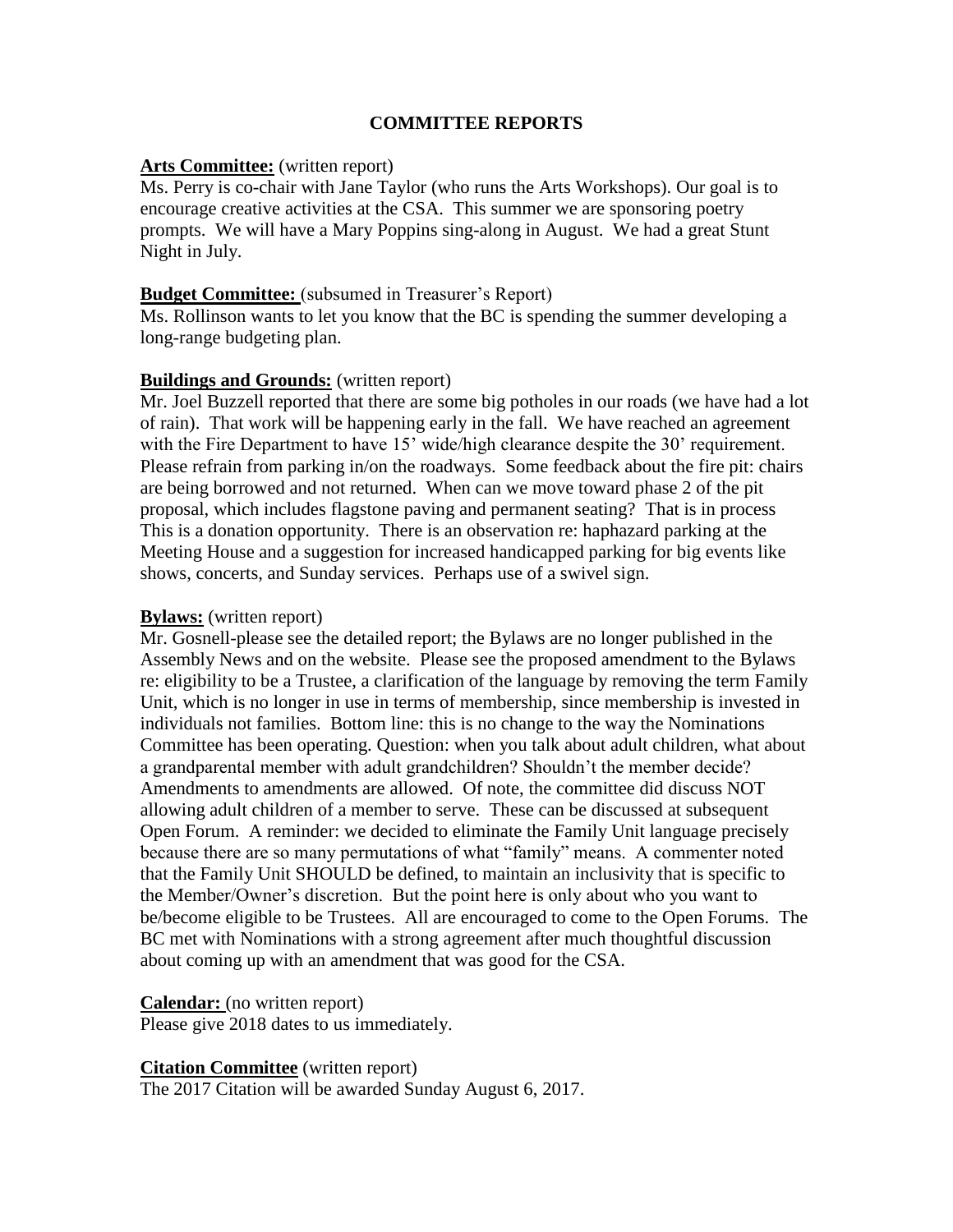#### **Communications:** (written report)

Ms. Freeburg reported that the CC is responsible for the CSA website, the FB page, the weekly email, the 411 Facebook page, and the YouTube channel. Thanks to all who contribute. There is a lot going on at the CSA. Our summer intern, Sam Buzzell has written a wonderful story about History Night. You can find it on the website. He will be documenting the entire process-as a way to archive the archive. She thanked her hardworking committee. The most popular stories each year are on swimmer's itch. The most popular posts: the water line going out on a jet ski, and a storm rolling in over Crystal Lake. Keep the pictures coming. Last year we started CSA-411 for people who need a sitter, a ride, or find a lost pet. We have written a 1-page guide for you who need help accessing information from the CSA website. There was thanks for the committee's good work.

#### **Construction Review:** (written report)

#### **Ecology:** (written report)

Ms. Campbell shared that the committee works full time throughout the year. This summer they have had 3 interns for 2 positions helping with invasive species, Ecology Fun, Ecology Explorers, Crystal beach cleanup, developing an educational flyer on invasives, and planting natives in designated areas. Ecology Fun and Ecology Explorers (EE) have been well-attended. The EE is a new program this year for ages 11-14. She thanked Joel and Liv Buzzell, and Ken and Cindy Cox for building new storage space in the downstairs area under the office. The next Crystal beach cleanup is next week. On Tuesday Aug 1, we will have a program on invasive plants. She thanked the committee members for their very hard work, attendance at online meetings, and the WA and PF and Trustees who make all this possible.

#### **Forest Care:** (written report)

Ms. Nerbonne reported that the FC presented the challenges of beech tree disease (BBD) on CSA common and private property. BBD is slated to kill 80%+ of the beech trees here. FC will conduct a short walking tour after this meeting for anyone who wants an introduction to the beech tree. BBD is a 2-phase disease that eventually hollows out the tree, making it likely to snap off 8-20 feet from the ground, posing danger to cottages, power lines, autos, and other nearby healthy trees. The Benzie County Forest Service is actively treating beech trees, and you are encouraged to do so at about \$100 per tree to avoid the costs, human and financial, of having to remove the tree once it is fully impacted beyond repair. The FC presented 3 scenarios to the BOT yesterday: treat CSA common property for \$5-10K, which the BOT approved. Or, take them all down for \$75K. Or wait until they are dead, in 2022 or so, which will cost approximately \$175K. This also plays out on your own private property. Treat now for \$100 per tree. Take them down now for \$750 per tree, or wait until they die and take them down for much more, up to \$1500 per tree. Letting them die and fall is unwise and dangerous. Tree treatment is available. Dave Belknap (CSA Box 6) will walk your property between now and the end of August and give you an assessment. The FC will provide yellow tape for you to wrap around every tree you want treated. Please write ON the tape: name, telephone information. We are in discussions about finding ways to help private property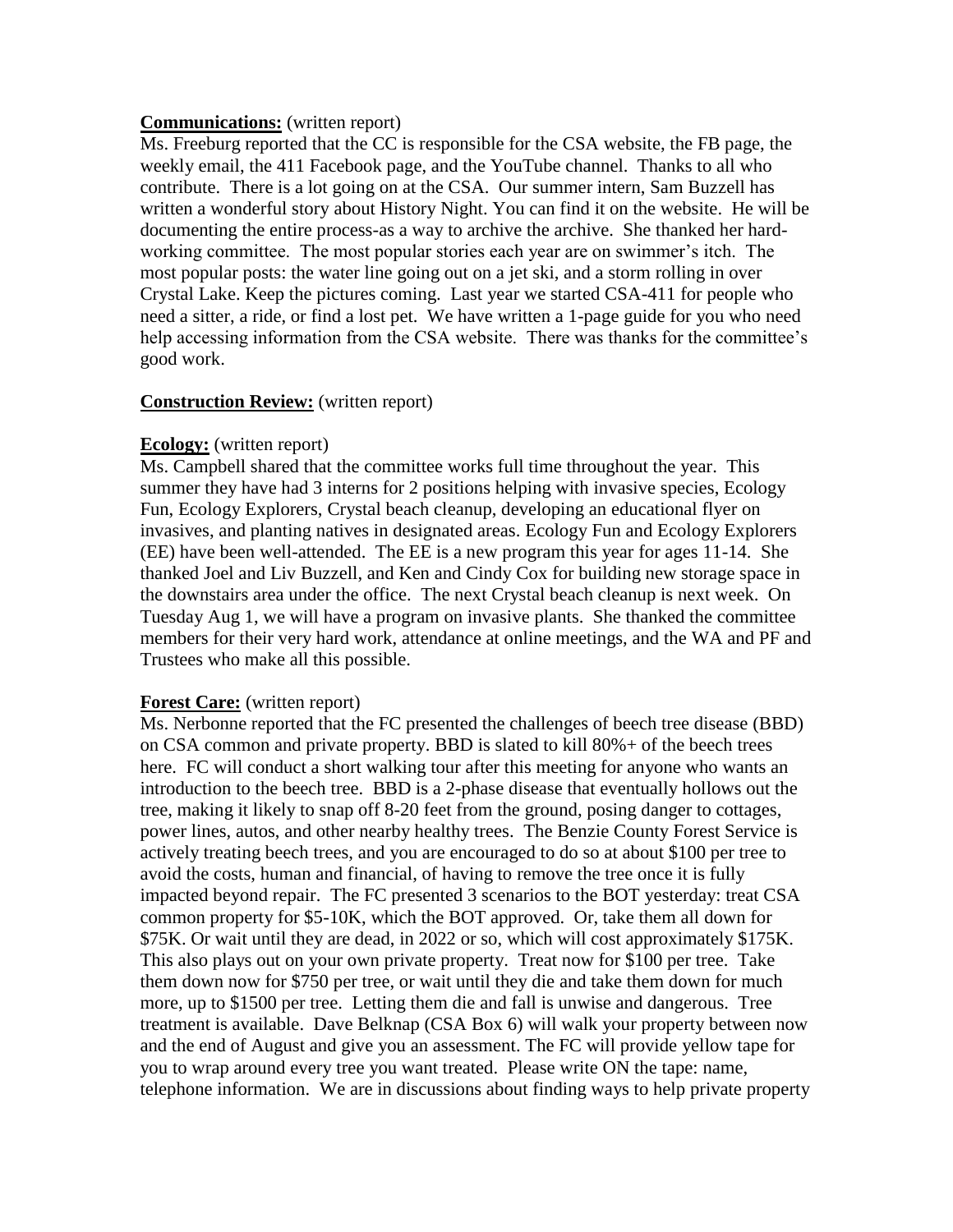owners pay for beech tree management. We hope to create a fund that could provide a matching grant to pay for treatment/cutting in this early phase. BBD is not the only threat to our forest at the CSA. More tree diseases are here/coming, partly due to warmer winters. The emerald ash borer has peaked and moved on. BBD is here. Oak wilt is coming, and there is no treatment for it, prevented by not touching an oak tree in the summer months (do not trim or disturb). Gypsy moths are slated to reappear and stress trees. The Asian longhorn beetle that impacts maples is on the way. We also need to pay attention to the understory by planting with a healthy, multigenerational diverse set of trees, controlling erosion on your property. Questions:

1. when is BBD past treating? Answer: when the red fungus appears. These trees have a 130-150 year life cycle.

2. What % of trees at CSA and canopy are beech? 11% of trees, but 40% of canopy. 3. Do arborists charge for assessment? No. They come from Traverse City. Contact information is on the flyer with the report. We are trying to coordinate so they can look at several lots at once.

4. Is it a one-time treatment? No. Usually 2 or 3 are necessary every other year or so.

#### **Human Resources:** (written report)

# **Legal:** (no report)

#### **Membership:** (no report)

We spent the past year in identifying people eligible for AM. We had 1,200 names. And by May 24, nearly 300 people responded to accept their AM. We will add more at the end of the season after we've had time to study 2017 registrations. We last sold a family membership at the CSA in 1976, at which time we moved toward individuals, not family units. We are still "cleaning up" our data. Currently we have 336 M and 885 AM. Everyone else is either not an adult, or a privilege ticket holder w/o a full 10 years' residence/registration. Mr. Iles thanked the committee for its significant work this year.

#### **Nominations:** (written report)

Ms. Gottlieb reported that the. Please send the committee suggestions, in writing, for potential BOT nominees. The committee recommends Holly Freeburg, Luette Frost, John Harbeson, Alan Marble, and Robert Molloy for the slate of trustees for 2017-2020. There were no additional nominations from the floor. Jen Daly moved and Bob Cooper seconded that the slate be approved. The slate was unanimously approved. We are working to meet the BOT wishes that next year's slate be filled by early September so that those individuals can attend the Winter Meeting in November as an introduction to the Board work of the CSA.

Mr. Iles thanked outgoing BOT members for their service, and noted that the new Trustees should attend the Reorganization Meeting immediately following this meeting in the Lounge of the Assembly Building.

Meeting extended until 11:15 a.m.